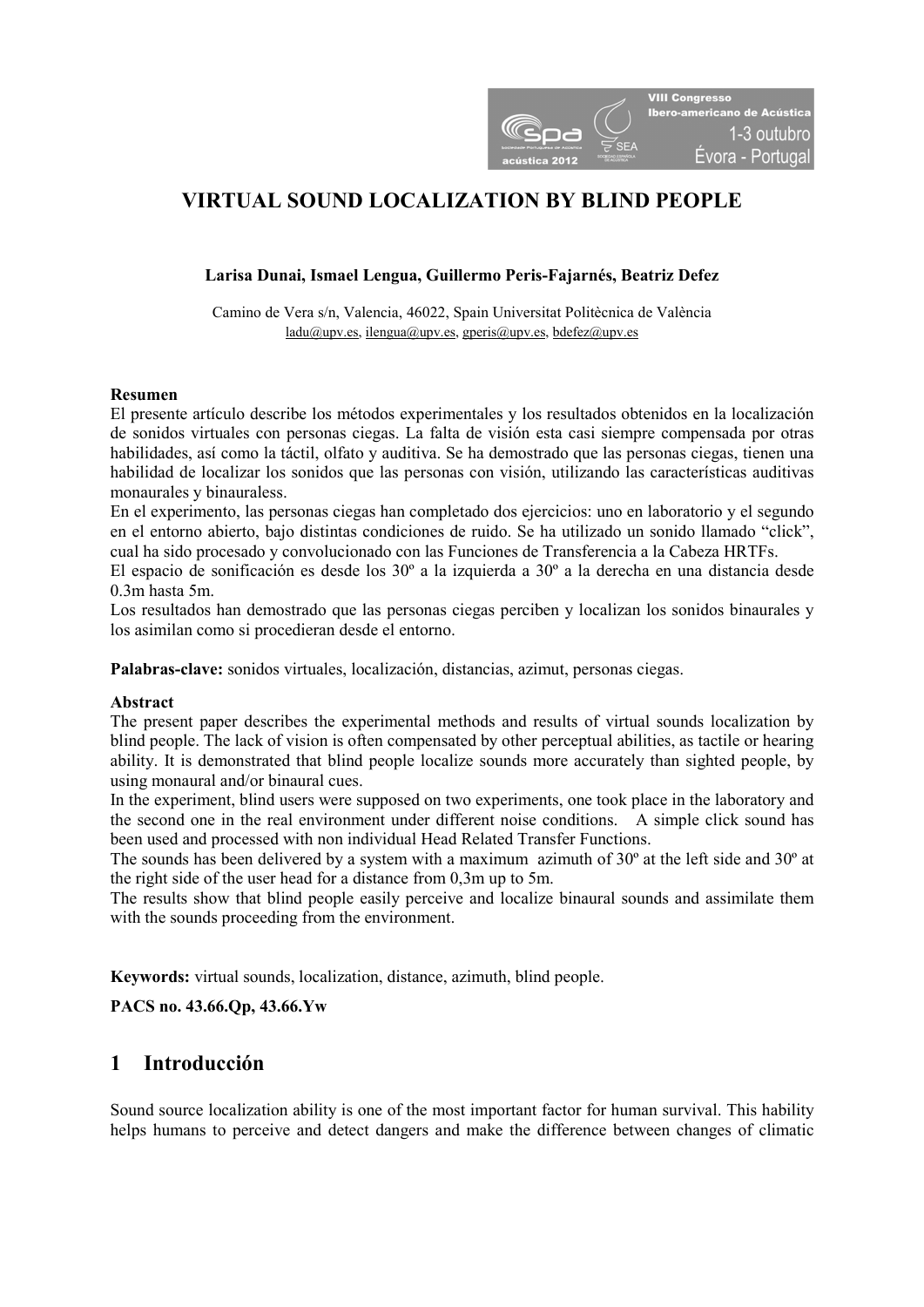conditions, etc. Sound source localization is the "law or rule by which the location of an auditory event is related to a specific attribute or attributes of a sound event" [1]. Sound source localization is influenced by acoustical cues such as the Interaural Time Difference (ITD), Interaural Level Difference (ILD), torso and pinnae [2]. For virtual sound sources localization an important role plays the Head Related Transfer Functions (HRTF), which represent the transfer characteristics of the sound source in a free field to the listener's external ears [1].

The present paper describe the methods and the reults of the virtual sound sources localization by blind people by usin a non-individual Head Related Transfer Functions.

In the second chapter the equipment used for sound localization is briefly described. the equipment is composed by a sensory device which measures the distance from the device to the environment objects. The measured distances are transformed into virtual sounds and delivered through headphones. Also the methods of generation and convolution of the acoustical sounds is described. In the third chapter the experimental procedures are described.

In the fourth chapter the results and discutions over the method are presented.

### **2 Equipment design**

Humans use a wide range of information for navigation such as depth, azimuth etc. Due to this fact, it is not easy to decide which information can be the best acoustically interpreted. Therefore, before building the system is extremely necessary to define the aspects of the visual scene which represent the most important features for navigation and object identification (presence of the objects and its position in space). The auditory system, which is capable of combining information by classes of cues and by frequencies in order to synthesize a unitary spatial image, plays a crucial role for the navigation. Indeed, the auditory system solves a difficult problem when localizing sounds, mainly when there is more than one sound source [3].

The main drawback of the existing systems is the complexity of the computational algorithm and the high cost of the necessary resources. Regarding the speech navigational systems, they give precise information, although they cannot provide real-time information. In addition, they can be confused with human speech.

 In order to solve all these disadvantages, a cognitive system, which would provide access to the spatial information surrounding the user via sensory system and audio interface, was developed [4]. Figure 1 shows the general scheme of the developed system. That figure shows schematically the processing steps for converting the sensor data input into an acoustic stimulus.



Figure 1 – Schematic representation of the System.

The system is based on a computational algorithm which assigns a two dimensional position to any object falling in the overlapping region of the sensor field of vision. From each of the 64 pixels of the sensor, a light beaming is emitted. In this way, the exact distance between the sensor and the object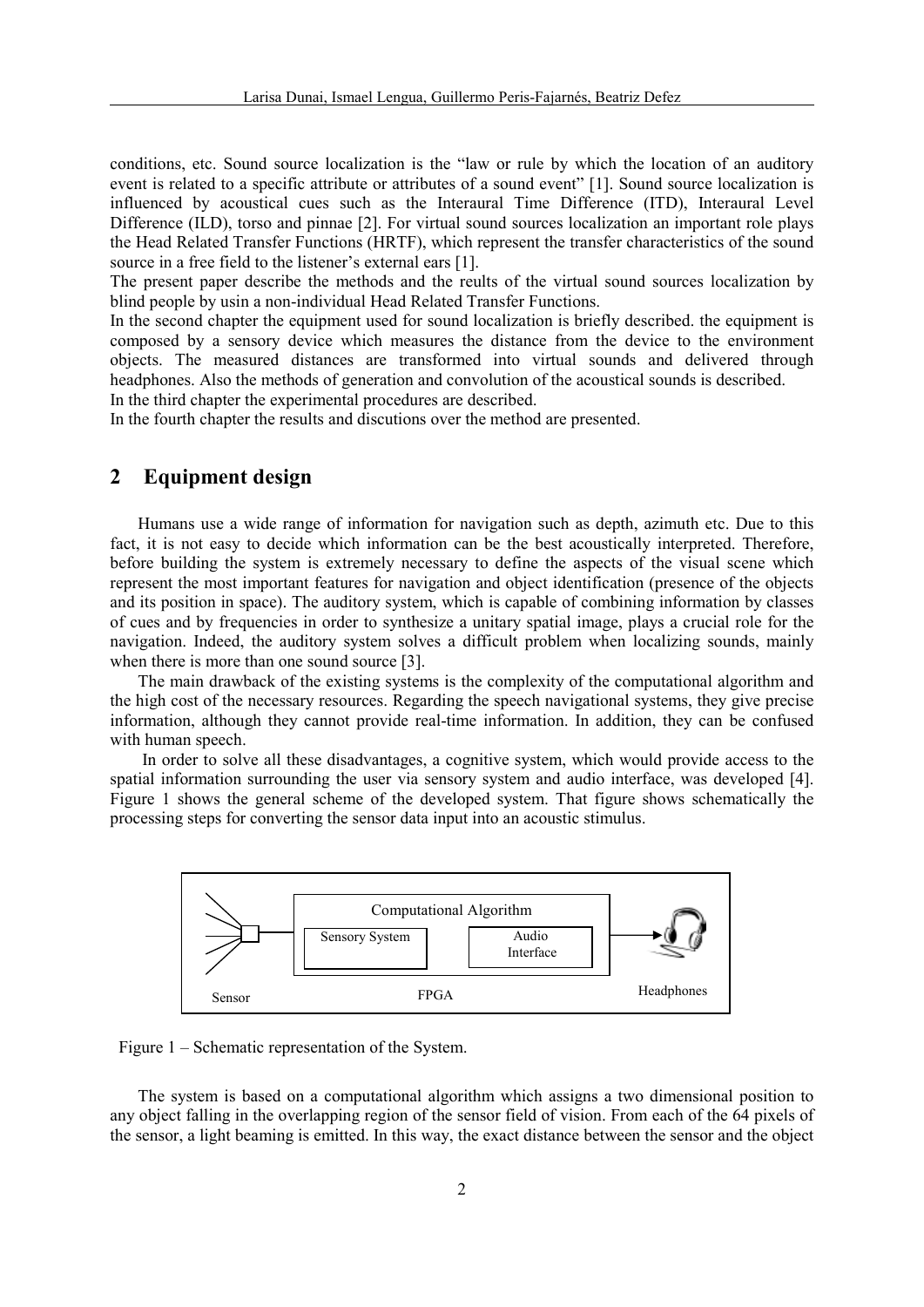for a specific azimuth angle is obtained. The Computational Algorithm attributes to each pixel, according to the obtained distance, a virtual random sequence of short sounds. It is important to remark that an important innovation of the proposed system is that two-dimensional environment information is acquired and represented by two-dimensional sounds.

#### **2.1 Sensory System**

It is desirable for the visual information input unit to be small and lightweight because these devices will be mounted on the user head. The sensory system with all the optical components, analogue and digital electronics and laser were assembled on a pair of glasses, as shown in Figure 2a. The maximum distance reached by the sensor is  $5 \text{ m}$  at  $64^{\circ}$  in azimuth. The patented measurement principle is based on Time of Flight measurement of pulse-modulated laser light utilising a high-speed photosensitive CMOS sensor and infrared laser pulse illumination. The analogue signals of several laser pulses are averaged on chip to reduce the required laser power and also to increase measurement accuracy. A fully solid state micro system is embedded on FPGA. The advantage of using these sensors is to provide an exact distance both in a horizontal and in a frontal plane. In addition, they reduce the necessary processing time for the calculation. The information from CMOS sensor is used in the audio representation module when decisions are made for generating the appropriate sound map.



Figure 2 – Overview and system composition: a) Components of the operational system b) Full device picture.

#### **2.2 Audio Interface**

The sensory modules provide two main types of data on the user frontal scene: one – the location, direction of the objects, and second – the set of coordinates where a horizontal plane passing at the eyes level cut the surface of the existing object. The Audio Interface is able to synthesize on real time the set of sounds to be delivered, by means of a convolution operation between every spatial filter provided by the sensor system. The Audio Interface presents audio information to the user,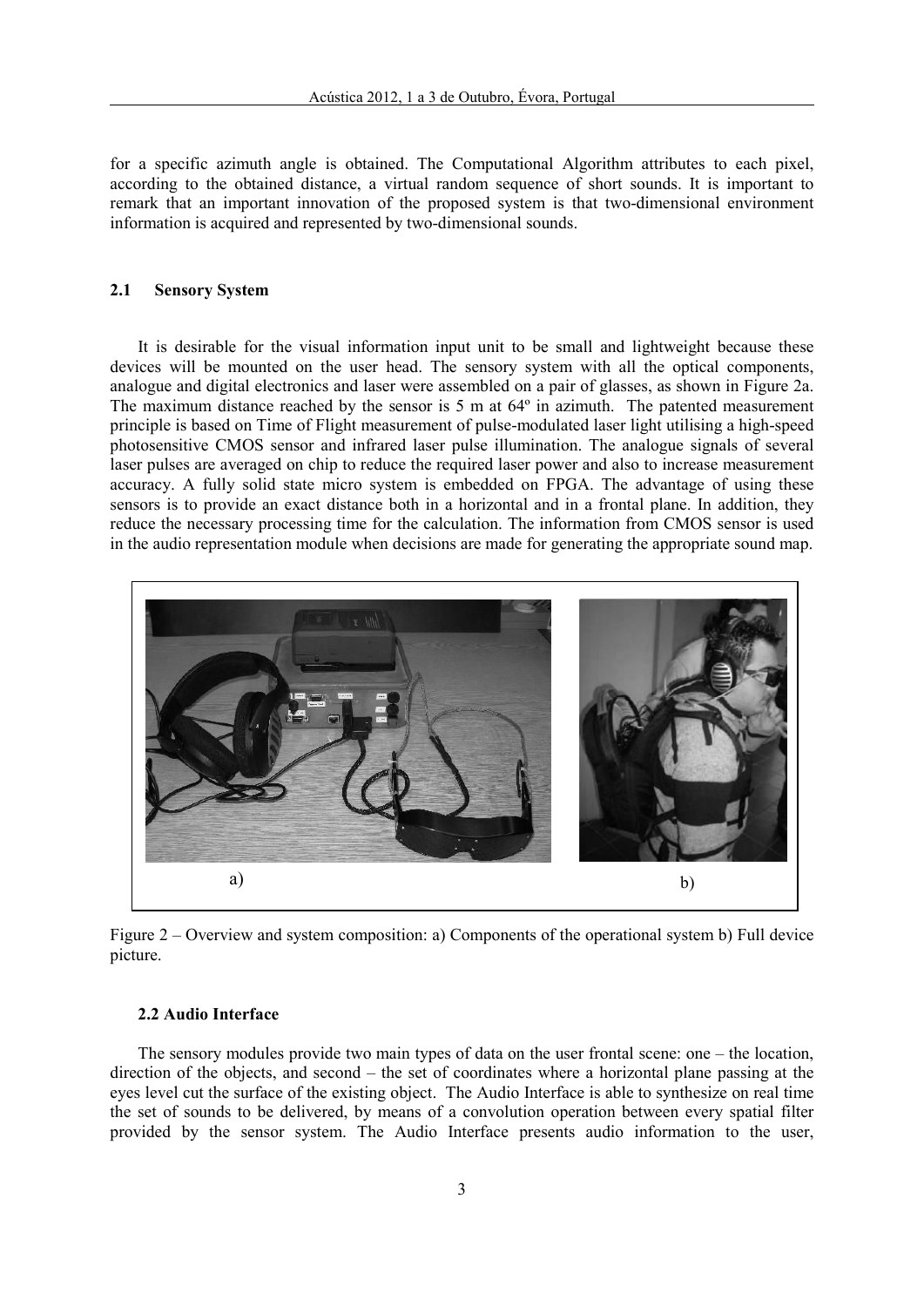representing a limited area of the subject frontal scene. This area consists of a plane horizontal to the user head, located at the height of the ears. The used sounds are very short and impulsive sounds, a sort of clicks processed for this system. The information is transmitted to the user via headphones.

A click sound of 2048 samples at sampling rate of 44.100 Hz and 47 ms has been used on the experiment. The generated sound is convolved with previously measured non-individual Head Related Transfer Functions (64 HRTF's in azimuth at each 0.96º and 16 levels in distances from 0.5m to 5m).

#### **3 Tests description**

Several tests were developed in order to verify the different features of the system. These tests were carried out on four users; three of them were blind, whereas the fourth had normal vision. One of blind users (A) was a partially blind user, who was experienced in testing various types of electronic way-finding technologies. The second blind user (B) was a young blind man who lost his vision in 2003. The third one (C) was blind since birth. All participants had normal hearing abilities demonstrating correct perception of the virtual sounds.

The tests were carried out on the basis of a learning protocol. The indoor navigation environment was a large hall with 15 m length and 10m width. The outdoor navigation environment was a park. The time interval between each set of virtual sounds was 153ms.

The study consisted of two stages: (1) familiarization with the system functionality and virtual sounds and (2) navigation in the real indoor and outdoor environment. At the beginning of the first phase, the subject received a short and concise explanation about the features of the system and how to manage it. A series of tasks were included regarding sensor acquisition, audio feedback and volume.



Figure 3 – Experimental scenarios: a) Single column detection; b) Two columns detection and pass through them; c) A wide wall; d) A column detection in front of a wide wall and e) Outdoor experiment.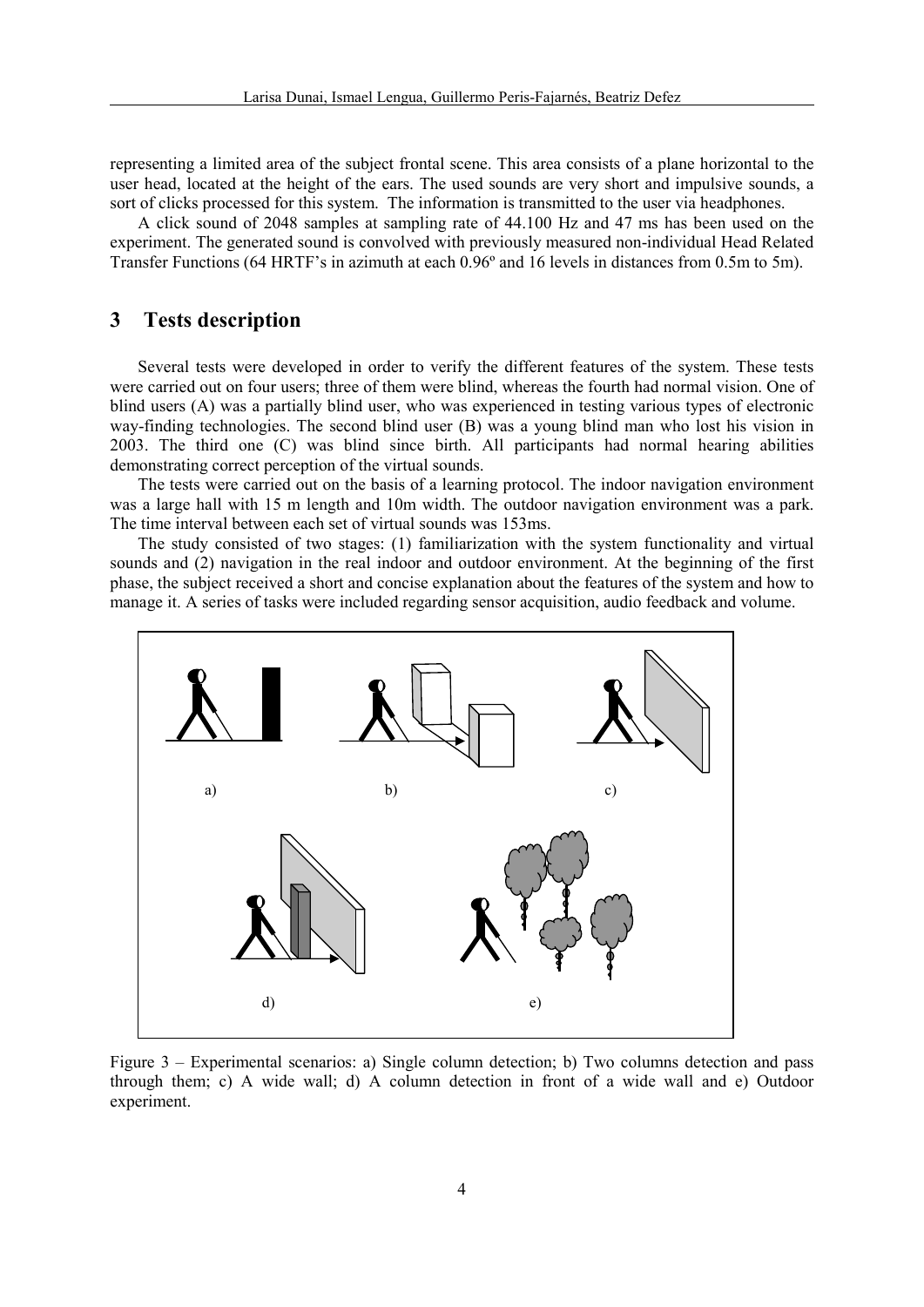One of the objectives of the tests was the "externalisation" of the sound source. The users should perceive the sounds like coming from outside, from the objects themselves rather than being in the ear. In this way, the recognition of the location of the objects and the perception of their height, width and distance can be achieved (Figure 4).

In the second stage, the exploration and recognition of the objects, while the user walked from a certain point towards the point in which the object was placed, were studied. During the walking task the subjects should carry out a series of exercises consisting of overcoming several soft objects with different dimensions, which were arranged in a specific way. Some different situations were taken into account: a single column (Figure 3 (a)), a free passage between two columns (Figure 3 (b)), a wide wall (Figure 3 (c)), a single column in the front of a wall (Figure 3 (d), and finally, an outdoor area (Figure 3 (e)).





In all situations, the subject starts the experimental test at distance of 3 meters far from the object, faced in a direction such that the distance between the wall and the user is longer than 5 m. Thus, neither the system will detect any object nor the subject will hear any sound from the system. The user starts looking around in order to explore the environment. Whenever he detects an object in his direction of view, he receives an external beeping sound through stereo headphones. In the case that the subject gets near the column (object), the sounds increase in intensity. The intensity of the spatial sound is inversely proportional to the distance. At the same time, subject must comment what he listens and how he perceives the sounds using his own imagination.

In the case that there are more than one object (situations of two columns Figure 3 b), a column situated in the front of a wall Figure 3 d) and in the outdoor environment Figure 3 e)), the subject listened some differences in the intensity of the sounds depending on the distance of each object. For the situation of the column situated in the front of a wall the subject will listen an intense sound sequence coming from the column and a secondary sound, as a background, coming from the wall.

In every experiment, the user is requested to indicate correctly the edges with his arms outstretched and gauge the distance and width of the gap (Figure 4).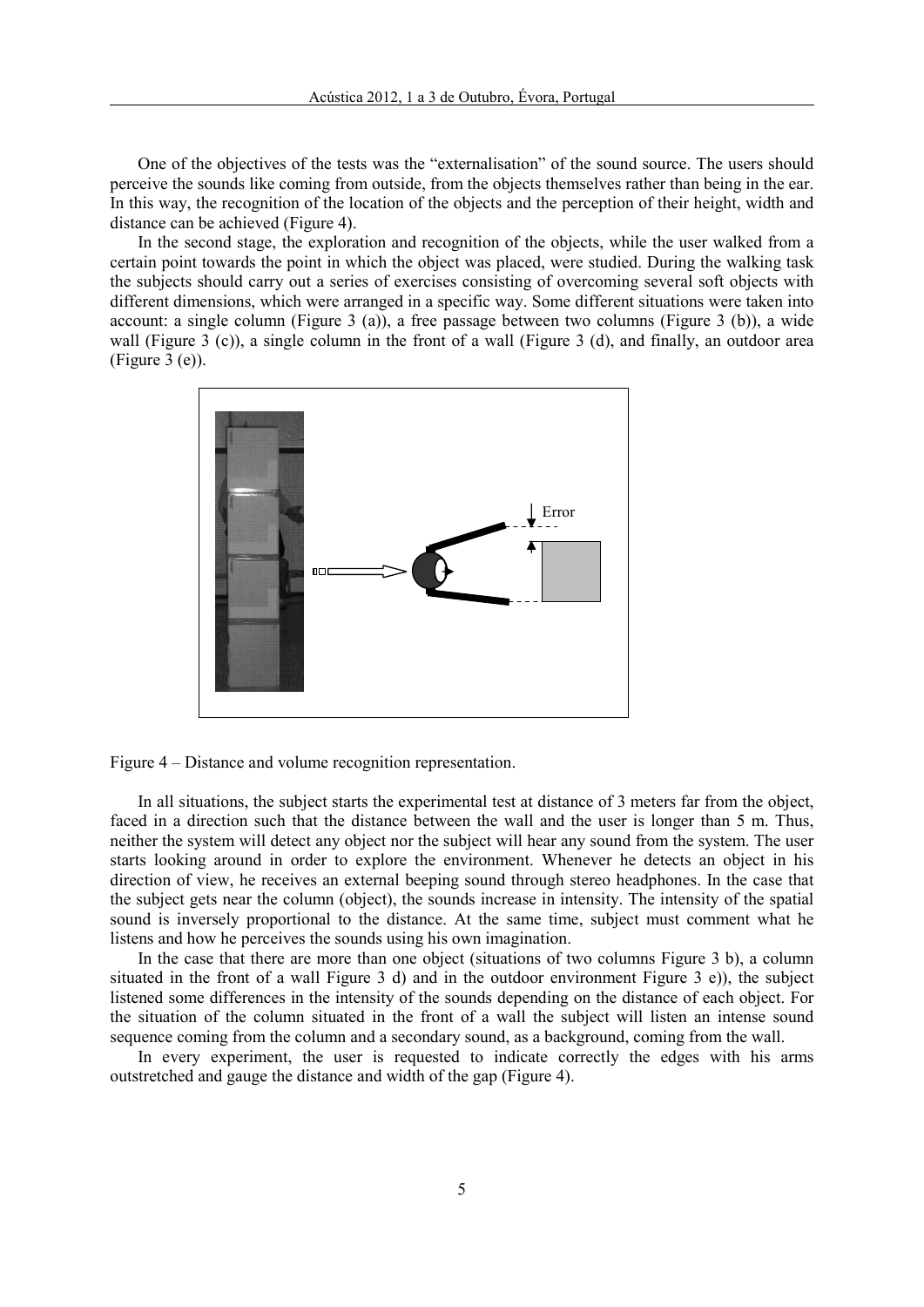### **4 Results and discutions**

The data were collected in the five aforementioned scenarios from four subjects (three blind and one subject with normal vision). These data are shown in Figure 5. Figure 5 (a) indicates the times in which the users perceived the sounds for different trials  $(1, 2 \text{ and } 3)$ . Figure 5 (b) shows the average times required by the user for the detection and location of the objects in trials 1, 2 and 3. The figure indicates that the average time for sound source perception was quite similar for all users in each trial, with exception of subject C who had difficulties in the learning of the system. The tests indicate that the error in distance perception is +/- 40cm, which means that the subjects were wrong with only one or two steps. Regarding to the height and width the error rate was +/-10 cm.



Figure 5. Results of preliminary tests on auditory localization; (a) Time for sound perception, (b) Time for object detection and location.

As it can be seen in Figure 5, the familiarization with the system functionality requires a short time (only few minutes). Due to the sound frame rate which is quite slow, to walk with a normal rhythm was difficult. There were individual differences in performances: some participants had little difficulties with the guidance mode. In Figure 5 it can be seen that the subject C, who is total blind since birth, has some difficulties when externalizing the sounds and perceiving the object localization. For this user, additional time in the trainings was necessary. In general, participants performed very well on these trials. After some trials, the users were able in few seconds to perceive the sound origin and to localize the objects. The average time for the sound perception was 2.32 min and for the object detection 4.86 min. The total average time for completing these exercises was 3.59 minutes.

 After the indoor trial sessions, additional tests were developed in outdoor environment. After a training day, the user was able to find the way outside quite easily. The exercise was certainly complex, since in order to go outside the user should pass through the door of the laboratory, through a corridor with many corners and finally to arrive outside. The subject was able to detect and gauge the size of obstacles such as a bicycle or a car, though she was not able to identify them.

Another situation was based on detecting the presence of other persons standing in the front or moving. In this situation, the user was able to gauge the distance at which other people were. The results suggest that with the used system it is possible to perceive the presence, the position and the